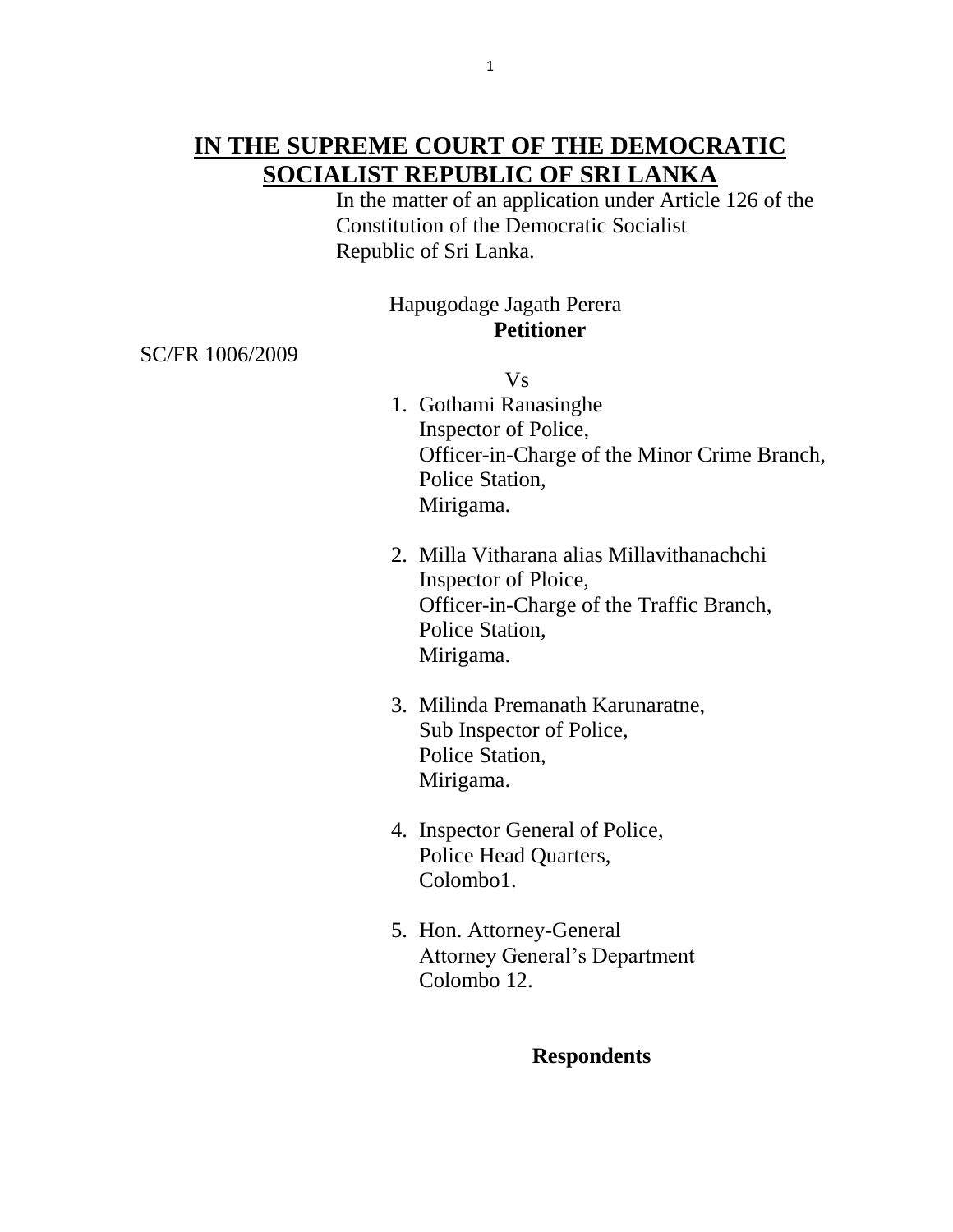| <b>Before</b> | : $K$ Sripavan CJ<br>Eva Wanasundera PC J<br>Sisira J de Abrew J                                                                                                                                               |
|---------------|----------------------------------------------------------------------------------------------------------------------------------------------------------------------------------------------------------------|
| Counsel       | : P K Prince Perera with Asanka Dissanayake for the Petitioner.<br>K G Jinasena with K Anurangi for the $1st$ , $2nd$ and $3rd$<br>Respondents.<br>Yohan Abeywickrama SSC for the $4th$ and $5th$ Respondents. |
|               | Argued on : 29.9.2015                                                                                                                                                                                          |
|               | Decided on : 15.12.2015                                                                                                                                                                                        |

## **Sisira J De Abrew J.**

The Petitioner, by his petition dated 29.12.2009, seeks a declaration that his fundamental rights guaranteed by Articles 11,12(1),13(1) and13(2) of the Constitution of the Republic have been violated by the  $1<sup>st</sup> 2<sup>nd</sup> 3<sup>rd</sup>$  Respondents. The  $1<sup>st</sup>$  Respondent who is an Inspector of Police is the Officer-in-Charge of Minor Crimes Branch of Mirigama Police Station. The  $2<sup>nd</sup>$  Respondent who also an Inspector of Police is the Officer-in Charge (OIC) of the Traffic Branch of Mirigama Police .On 19.11.2009 he acted as acting OIC of Mirigama Police Station. The 3<sup>rd</sup> Respondent is a Sub Inspector of Police attached to Mirigama Police Station. This Court, by its order dated 17.3.2010, granted leave to proceed for the alleged violation of the petitioner's fundamental rights guaranteed by Articles 11,13(1) and13(2) of the Constitution.

 The Petitioner, inter alia, complains the following matters. The Petitioner who is running a business called Ranga Sweet has employed several employees one of whom is Asanka Sanjaya Kumara. On 17.11.2009 he accompanied Asanka Sanjaya Kumara to Mirigama Police Station as the said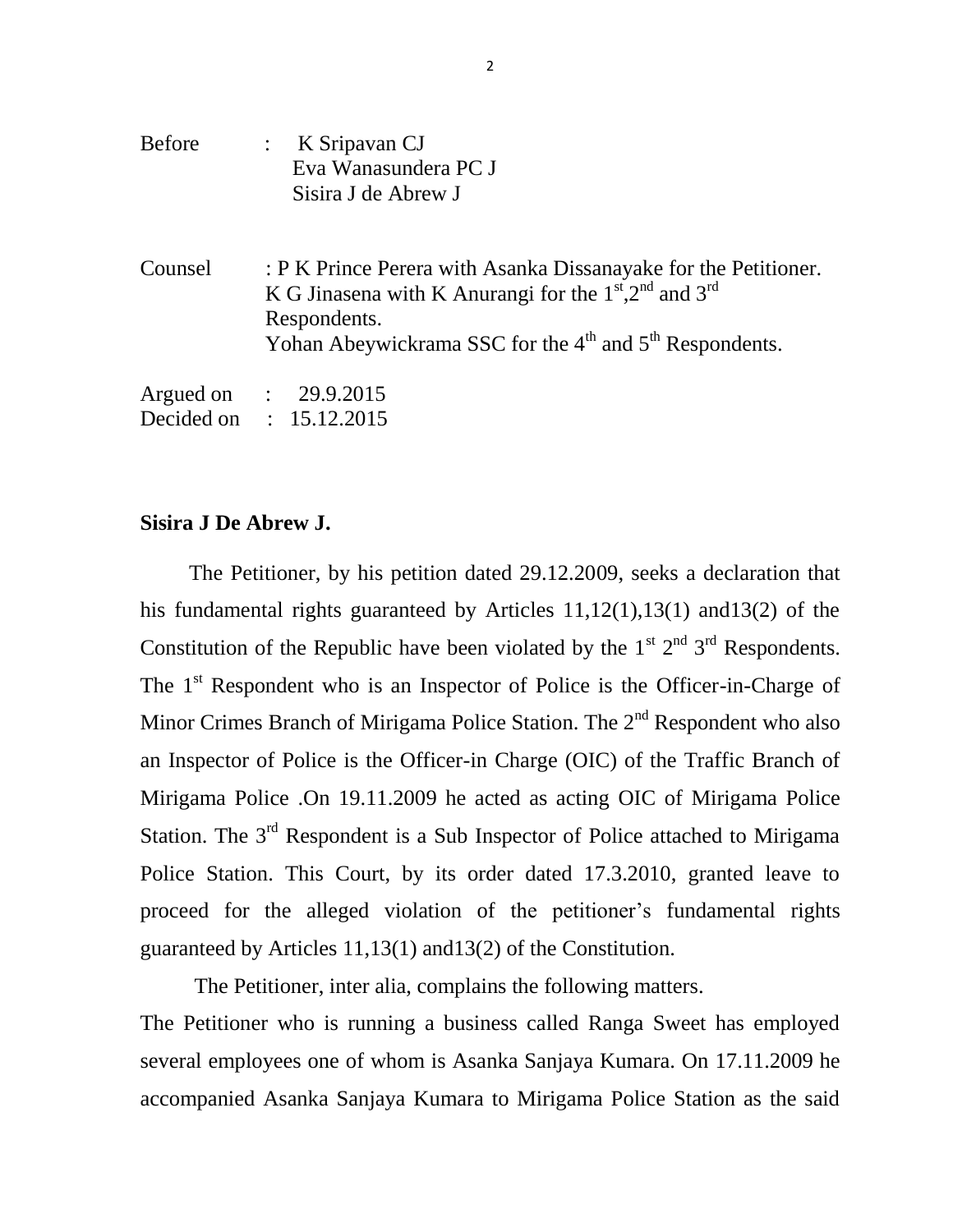person had been noticed to appear at the Police Station for an inquiry on a complaint made by the wife of Asanka Sanjaya Kumara who was living in separation from her husband. It has to be noted here that the Petitioner had not been noticed by Mirigama Police Station but he went to the Police Station only to offer his assistance to his employee. In the course of the inquiry, the  $1<sup>st</sup>$ Respondent who was conducting the inquiry instructed the said Asanka Sanjaya Kumara to hand over the dowry property to his wife who was working as a Home Guard at the Mirigama Police Station. At this stage the Petitioner requested the  $1<sup>st</sup>$  Respondent to advise the parties to lead a peaceful marriage life as the future life of the child of the parties would be destroyed by the separation of the parties. At this stage the  $1<sup>st</sup>$  Respondent left the inquiry room and brought the  $2<sup>nd</sup>$  Respondent who questioned the Petitioner about the purpose for which he came. When the Petitioner started leaving the inquiry room, the 2<sup>nd</sup> Respondent took him inside the Police Station building and assaulted him as a result of which he fractured his teeth. In fact one tooth fell on the ground. Thereafter the Petitioner was put inside police cell. When Asanka Sanjaya Kumara came near the police cell, the Petitioner told him that the  $2<sup>nd</sup>$ Respondent assaulted him and broke his teeth. Around 4.00 p.m. the Petitioner was produced before the Magistrate on a B report. The Petitioner complained to the Magistrate that the  $2<sup>nd</sup>$  Respondent (Millavithana) assaulted and broke his teeth. The Magistrate remanded him and ordered the Superintendant of Prisons to produce him before the Prison Doctor and submit a report. The vehicle of the Petitioner which had been parked outside the Police Station was taken to the Police Station and parked inside premises of the Police Station by the 3<sup>rd</sup> Respondent. However the vehicle was later released to the wife of the Petitioner. The Petitioner was released on bail on 26.11.2009. The Petitioner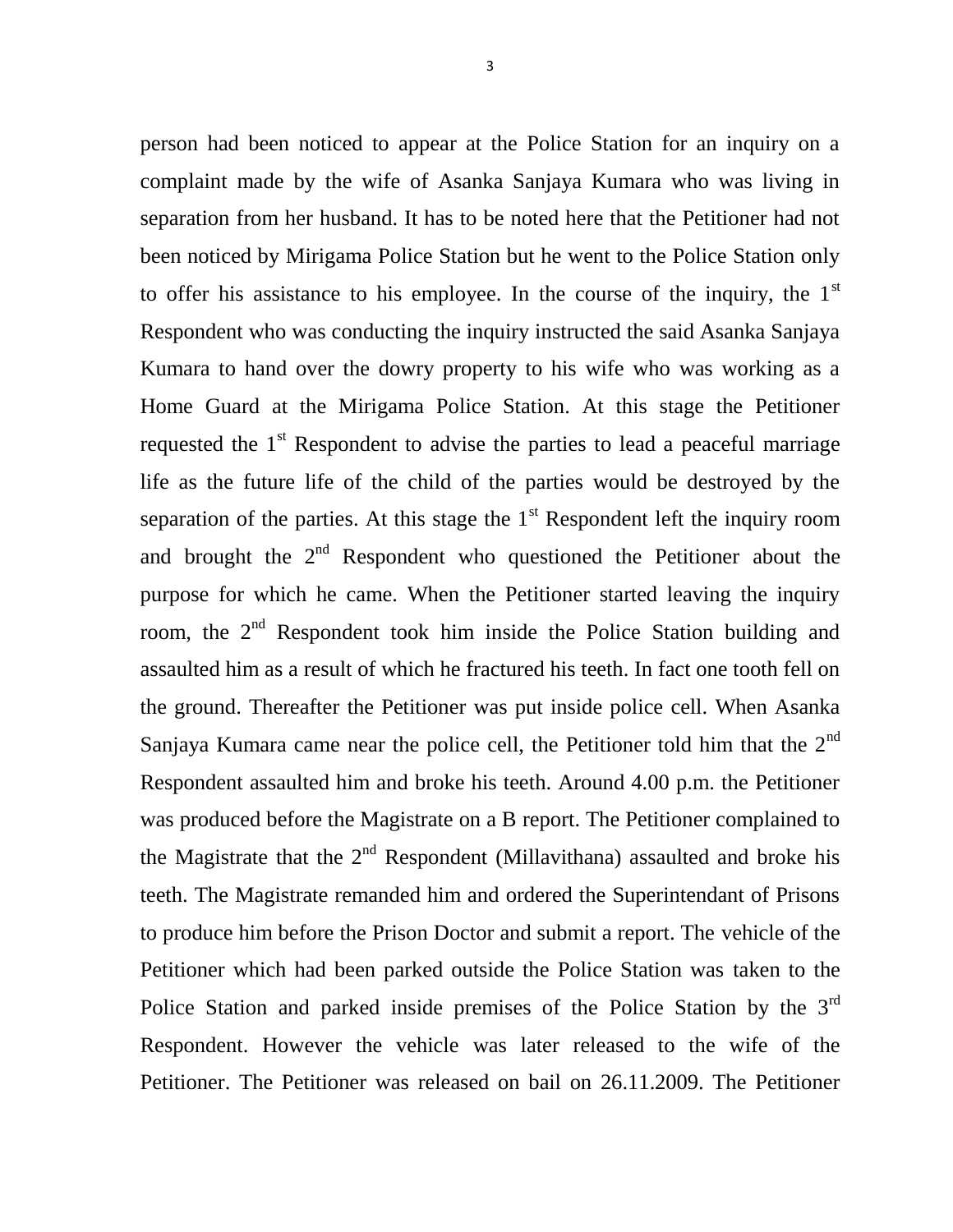states that no sooner he was released on bail he got himself admitted to Ragama Hospital and was discharged on 2.12.2009.

 Asanka Sanjaya Kumara has filed an affidavit in this Court marked P16 confirming the facts stated by the Petitioner.

The  $1<sup>st</sup>$ ,  $2<sup>nd</sup>$  and  $3<sup>rd</sup>$  Respondents in their statement of objections, inter alia, state the following matters. On 19.11.2009 around 11.30.a.m, whilst the 1<sup>st</sup> Respondent was conducting an inquiry at the Mirigama Police Station on a complaint made by the wife of Asanka Sanjaya Kumara ( Niluka Chathurangi who is a Home Guard attached to the Police Station) the Petitioner without permission appeared before the  $1<sup>st</sup>$  Respondent and demanded not to conduct the inquiry. When the  $1<sup>st</sup>$  Respondent requested the Petitioner to leave the inquiry room, he refused to do so and started scolding the  $1<sup>st</sup>$  Respondent in high voice. Having heard the commotion the  $2<sup>nd</sup>$  Respondent approached the place where the inquiry was being conducted and ordered the Petitioner to leave the Police Station. However the Petitioner who did not obey the said order went up to the Traffic Branch of the Police Station and abused the  $2<sup>nd</sup>$  Respondent in obscene language pulling from the uniform. In the circumstances the  $2<sup>nd</sup>$ Respondent controlled the Petitioner using minimum force and as a result, he fell on the ground damaging his teeth. The  $2<sup>nd</sup>$  Respondent further states that his left hand ring finger was bitten by the Petitioner during the incident. This was the story narrated by the  $1<sup>st</sup>$ ,  $2<sup>nd</sup>$  and  $3<sup>rd</sup>$  Respondents in their Statement of objections. The Respondents in their objections further states that the petition of the Petitioner has not been filed within one month of the alleged violation of fundamental rights and therefore the petitioner he cannot maintain his petition. Learned counsel who appeared for the  $1<sup>st</sup>$ ,  $2<sup>nd</sup>$  and  $3<sup>rd</sup>$  Respondents did not however support this objection at the hearing. However, it is noted that soon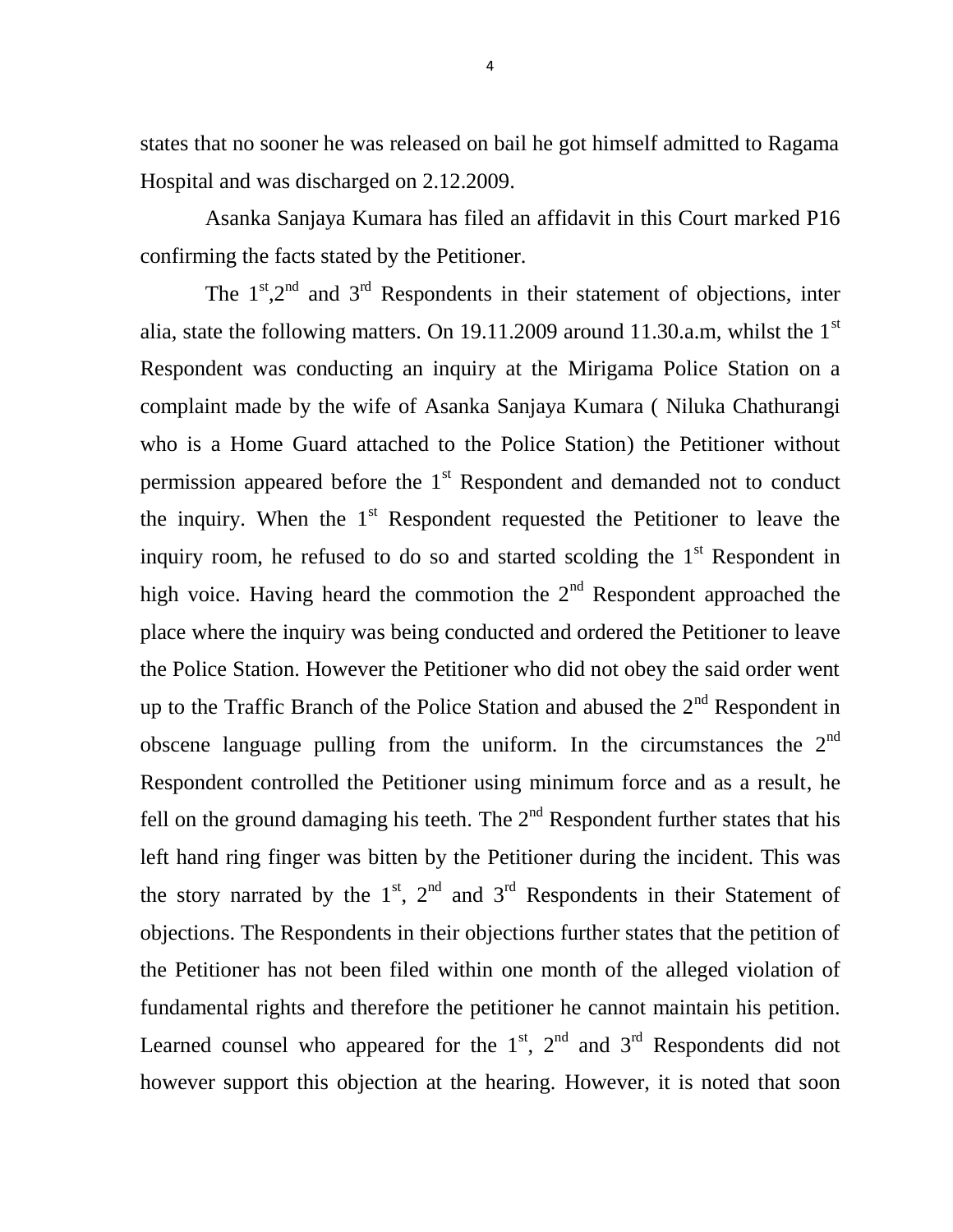after the Petitioner was discharged on bail on 26.11.2009, he got himself admitted to Ragama Hospital and was discharged only on 2.12.2009. It appears that before 2.12.2009 he was not in a fit condition to instruct his lawyers to file this petition. The petition was filed on 29.12.2009. When I consider these matters, I am of the view that there is no merit in the said objection.

 I will now consider whether I can accept the position taken up by the 1<sup>st</sup>, 2nd and 3<sup>rd</sup> Respondents. Their position is that the Petitioner fractured his teeth as he fell on the ground when minimum force was being used. Have the Respondents taken up this position when  $1<sup>st</sup>$  B report was filed on 19.11.2009? The answer is in the negative. If the position taken up by the  $1<sup>st</sup> 2<sup>nd</sup>$  and  $3<sup>rd</sup>$ Respondents is true, the  $2<sup>nd</sup>$  Respondent who filed the B report should have stated it in the B report. Failure to mention the above facts in the B report shows that said position is untrue. Part of the story of the Respondents is that when the Petitioner was ordered to leave the Police Station, he without obeying the command went to Traffic Branch and abused the  $2<sup>nd</sup>$  Respondent by pulling from his uniform. Can this story be believed? There is no evidence to suggest that the Petitioner has a criminal record. In my view this story is fraught with falsehood. I therefore, hold that the position taken up by the  $1<sup>st</sup>$ ,  $2<sup>nd</sup>$  and  $3<sup>rd</sup>$ Respondents is not true and cannot be accepted. Assuming without conceding that the position taken up by the Respondents is true, what flows from it. Then the  $1<sup>st</sup>$ ,  $2<sup>nd</sup>$  and  $3<sup>rd</sup>$  Respondents admit that the Petitioner fractured his teeth as a result of his fall. How did he fall? He fell on the ground as a result of the minimum force used by the  $2<sup>nd</sup>$  Respondent. In a Police Station where there is a platoon of police officers, a Police Officer does not have to use such a high force to control an unarmed man. This observation suggests that the  $2<sup>nd</sup>$ Respondent when using the so called minimum force had severely assaulted the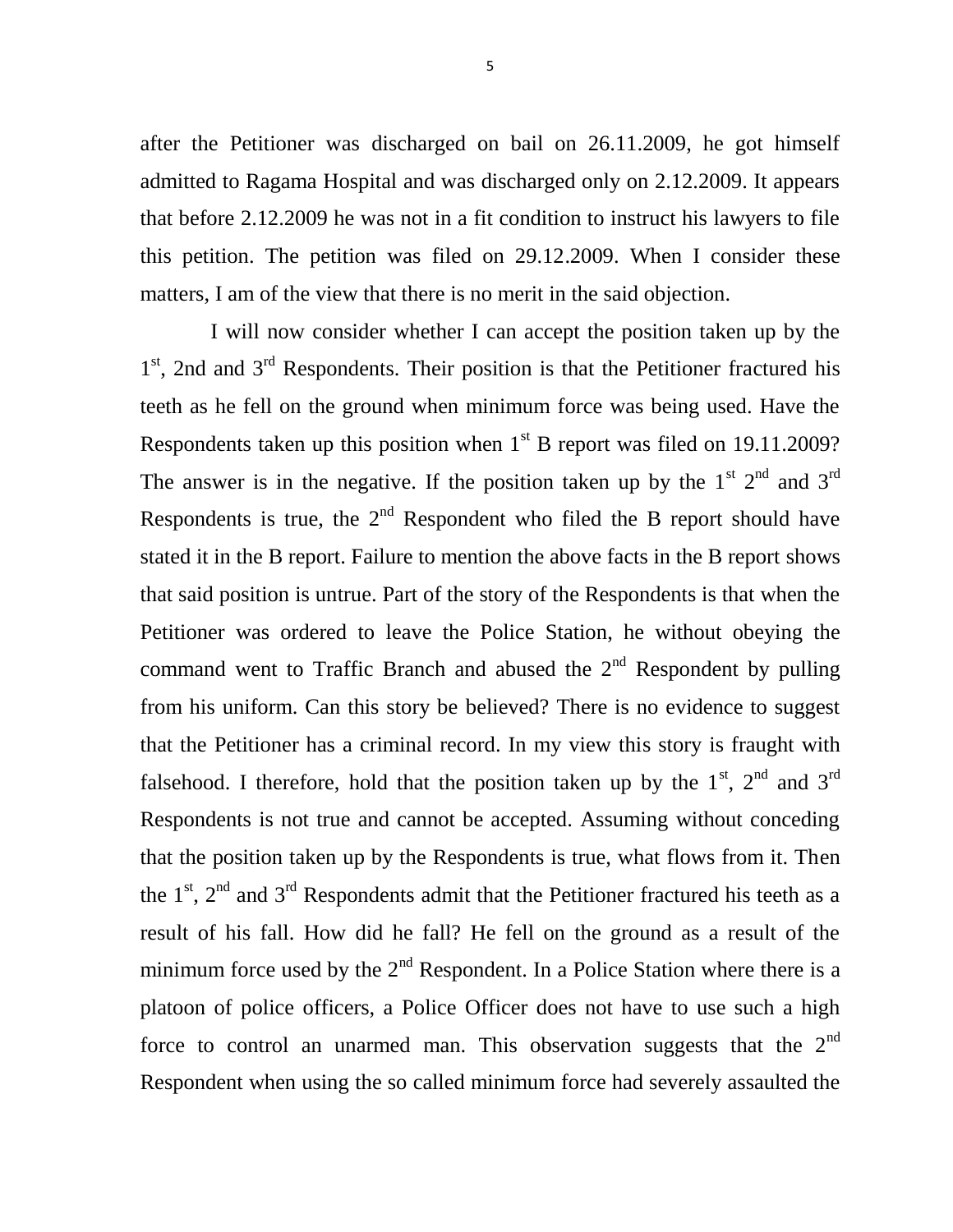petitioner. When I consider all the above matters, I arrive at a conclusion that 1<sup>st</sup>,2<sup>nd</sup> and 3<sup>rd</sup> Respondents have, indirectly, admitted in their statement of objection that the petitioner sustained injuries in his teeth as a result of the assault launched by the  $2<sup>nd</sup>$  Respondent to the petitioner. I will now consider whether the position taken up by the petitioner can be accepted or not. Soon after the alleged assault by the  $2<sup>nd</sup>$  Respondent, the petitioner, inside the police cell itself, told Asanka Sanjaya Kumara that the  $2<sup>nd</sup>$  Respondent assaulted him and broke his teeth. Asanka Sanjaya Kumara in his affidavit marked P16, inter alia, admits that the petitioner who was bleeding from his mouth told the above incident to him. He further states that he observed blood on the petitioner's shirt. Asanka Sanjaya Kumara further, in his affidavit, states that before the assault when the petitioner was leaving the inquiry room, the  $2<sup>nd</sup>$  Respondent, ordering him to stop, forcibly took the petitioner inside the Police Station.

 When the petitioner was produced before the learned Magistrate on 19.11.2009, he told the learned Magistrate that the 2nd Respondent assaulted him and broke his teeth. The learned Magistrate, in the B Report, made a note confirming the above facts. The learned Magistrate further ordered the Superintendant of Prisons to produce him before the Prison Doctor. The Prison Doctor, in his report dated 20.11.2009, confirms that the petitioner's teeth were fractured. This Court, before granting leave to proceed, called for the Medico Legal Report (MLR) of the petitioner from the Judicial Medical Officer (JMO) of Ragama Hospital. The JMO in his report confirms that the petitioner had suffered a fracture in his teeth. Therefore, without any hesitation I conclude that the position taken up by the petitioner is true and can be accepted. The petitioner, in his petition, states that as a result of the above incident he was in severe mental and physical pain. When I consider all the above matters, I hold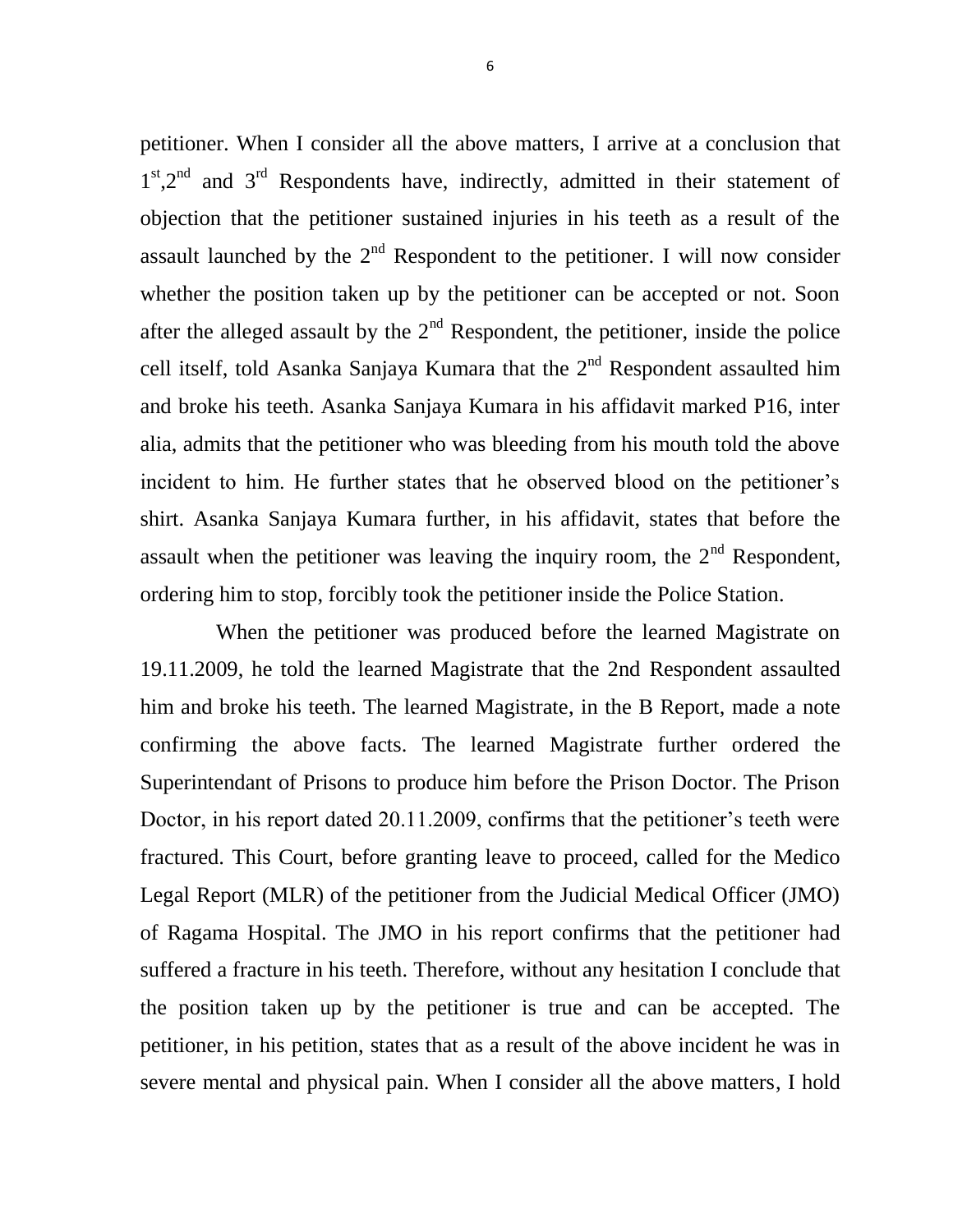that the petitioner had suffered mental and physical torture and was subjected to cruel and inhuman treatment by the  $2<sup>nd</sup>$  Respondent. At this stage I would like to consider a judicial decision of this court.

 The petitioner in Amal Sudath Silva Vs Kodituwakku Inspector of Police and others [1987] 2 SLR 119 complained that he was arrested by the police on 9.10.1986 on suspicion of having committed theft of side mirrors from several motor vehicles; that he was thereafter, taken to the Panadura police station and kept in custody for 5 nights without being produced before a Magistrate; that during this period of 5 days he was severely beaten up by the 4 respondents with batons; that he was hung to a beam at the police station by his hands tied to a rope; that his penis was crushed as a result of it being put into a drawer and closed causing him unbearable pain and suffering and that when he asked for water he was given water mixed with chili powder which he was forced to drink.

 Atukorale J (with Sharvananda CJ and LH de Alwis J agreeing) at page 126 and 127 held thus: "Article 11 of our Constitution mandates that no person shall be subjected to torture, or to cruel, inhuman or degrading treatment or punishment. It prohibits every person from inflicting torture some, cruel or inhuman treatment on another. It is an absolute fundamental right subject to no restrictions or limitations whatsoever. Every person in this country, be he a criminal or not, is entitled to this right to the fullest content of its guarantee. Constitutional safeguards are generally directed against the State and its organs. The police force being an organ of the State is enjoined by the Constitution to secure and advance this right and not to deny, abridge or restrict the same in any manner and under any circumstances. Just as much as this right is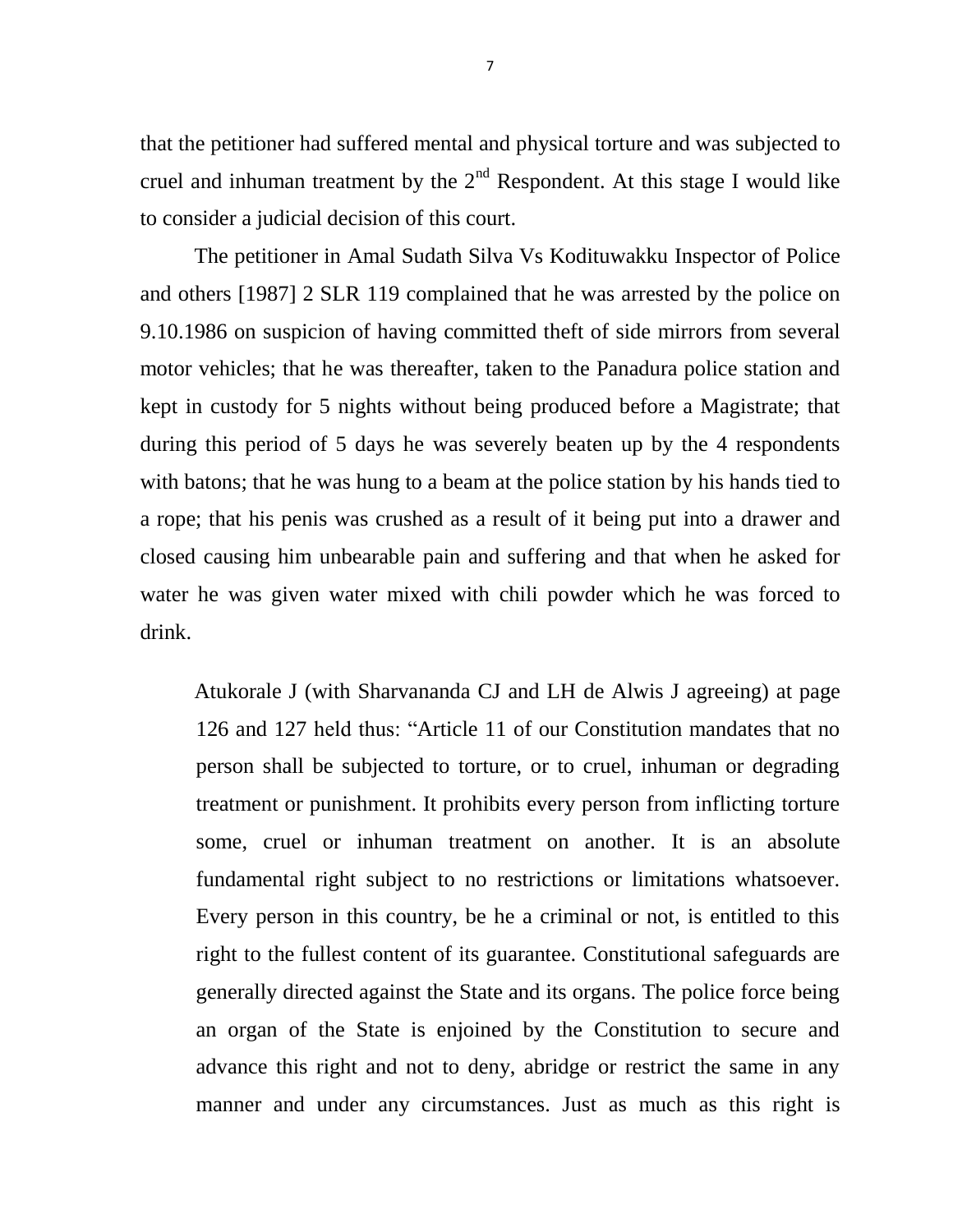enjoyed by every member of the police force, so is he prohibited from denying the same to others, irrespective of their standing, their beliefs or antecedents. It is therefore the duty of this court to protect and defend this right jealously to its, fullest measure with a view to ensuring that this right which is declared and intended to be fundamental is always kept fundamental and that the executive by its action does not reduce it to a mere illusion. This court cannot, in the discharge of its constitutional duty, countenance any attempt by, any police officer however high or low, to conceal or distort the truth induced perhaps, by a false sense of police solidarity. The facts of this case have revealed disturbing features regarding third degree methods adopted by certain police officers on suspects held in police custody. Such methods can, only be described as barbaric, savage and inhuman. They are most revolting to one's sense of human decency and dignity particularly at the present time when every endeavour is being made to promote and protect human rights. Nothing shocks the conscience of a man so much as the cowardly act of a delinquent police officer who subjects a helpless suspect in his charge to depraved and barbarous methods of treatment within the confines of the very premises in which he is held in custody. Such action on the part of the police will only breed contempt for the law and will tend to make the public lose confidence in the ability of the police to maintain law and order. The petitioner may be a hard core criminal whose tribe deserve no sympathy. But if constitutional guarantees are to have any meaning or value in our democratic set up, it is essential that he be not denied the protection guaranteed by our Constitution."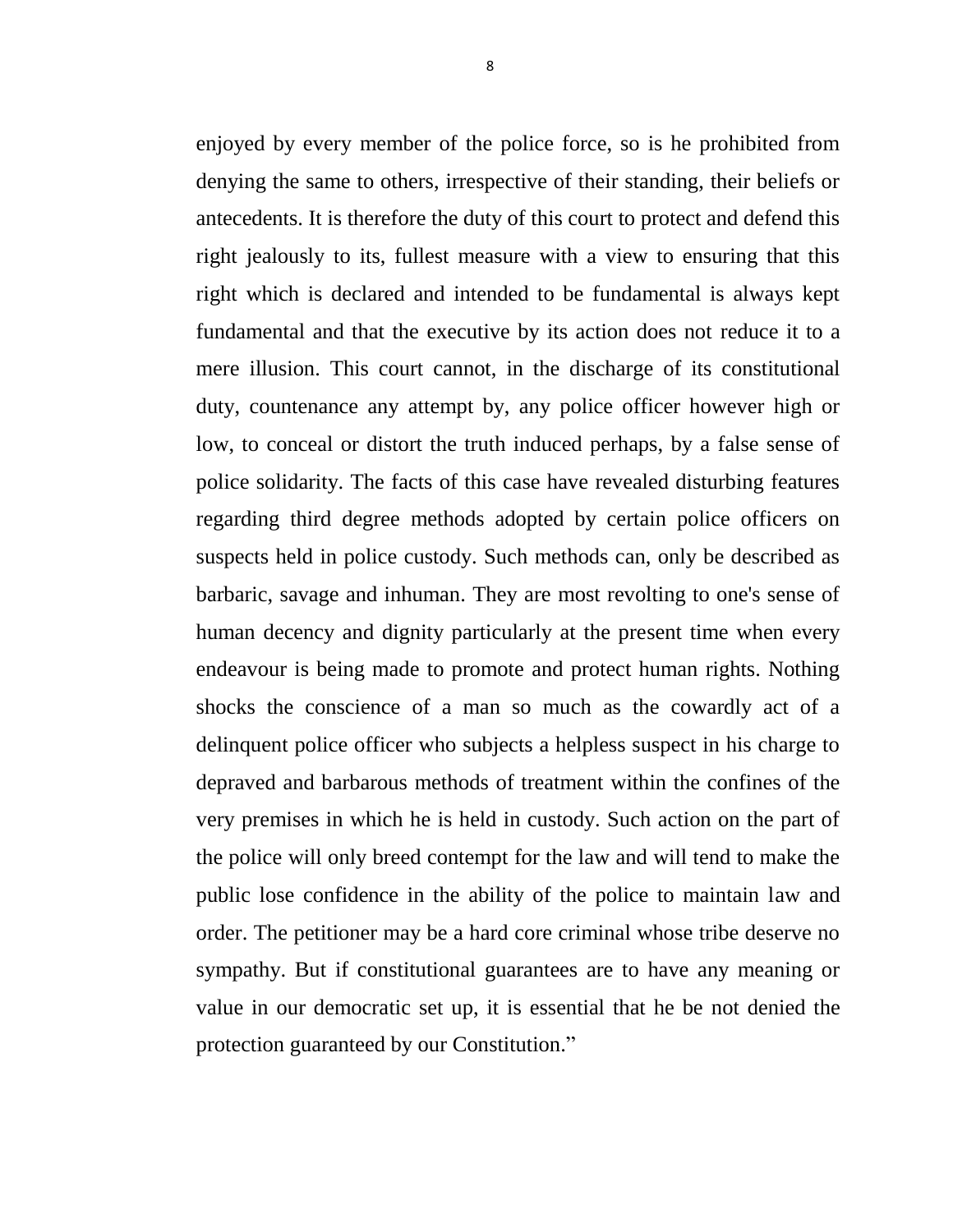It is the duty of the police to maintain law and order in the country. The police must take every step to instill confidence in the minds of the people in their day to day operation.

I have earlier held that the position taken up by the  $1<sup>st</sup>$ ,  $2<sup>nd</sup>$  and  $3<sup>rd</sup>$ Respondents was not true and could not be accepted. They state that the petitioner was arrested due to the acts committed by him at the Police Station. I have earlier rejected the stand taken up by them. Considering the totality of the circumstances, I hold the view that there were no reasonable grounds for the  $2<sup>nd</sup>$ Respondent to arrest the petitioner and the arrest was illegal.

 Applying the principles laid down in the above judicial decision and considering the facts of this case, I hold that the petitioner's fundamental rights guaranteed by Article 11 and 12(1) of the Constitution have been violated by the  $2<sup>nd</sup>$  Respondent. But there is no material to conclude that the  $1<sup>st</sup>$  Respondent has violated the fundamental rights of the petitioner. The allegation levelled against the  $3<sup>rd</sup>$  Respondent is that he brought the petitioner's vehicle which had been parked outside the Police Station to the premises of the Police Station. This material is not sufficient to conclude that the  $3<sup>rd</sup>$  Respondent had violated the fundamental rights of the petitioner. For the above reasons I hold that the  $1<sup>st</sup>$ and  $3<sup>rd</sup>$  Respondent are not guilty of violating the fundamental rights of the petitioner. There is no material before court to conclude that the petitioner's fundamental rights guaranteed by Article 13(2) of the Constitution have been violated.

The  $2<sup>nd</sup>$  Respondent is now dead. The question that remains for consideration is whether the State should pay compensation to the petitioner for the violation of his fundamental rights by the  $2<sup>nd</sup>$  Respondent. The  $2<sup>nd</sup>$ Respondent violated the fundamental rights of the petitioner when he was

9